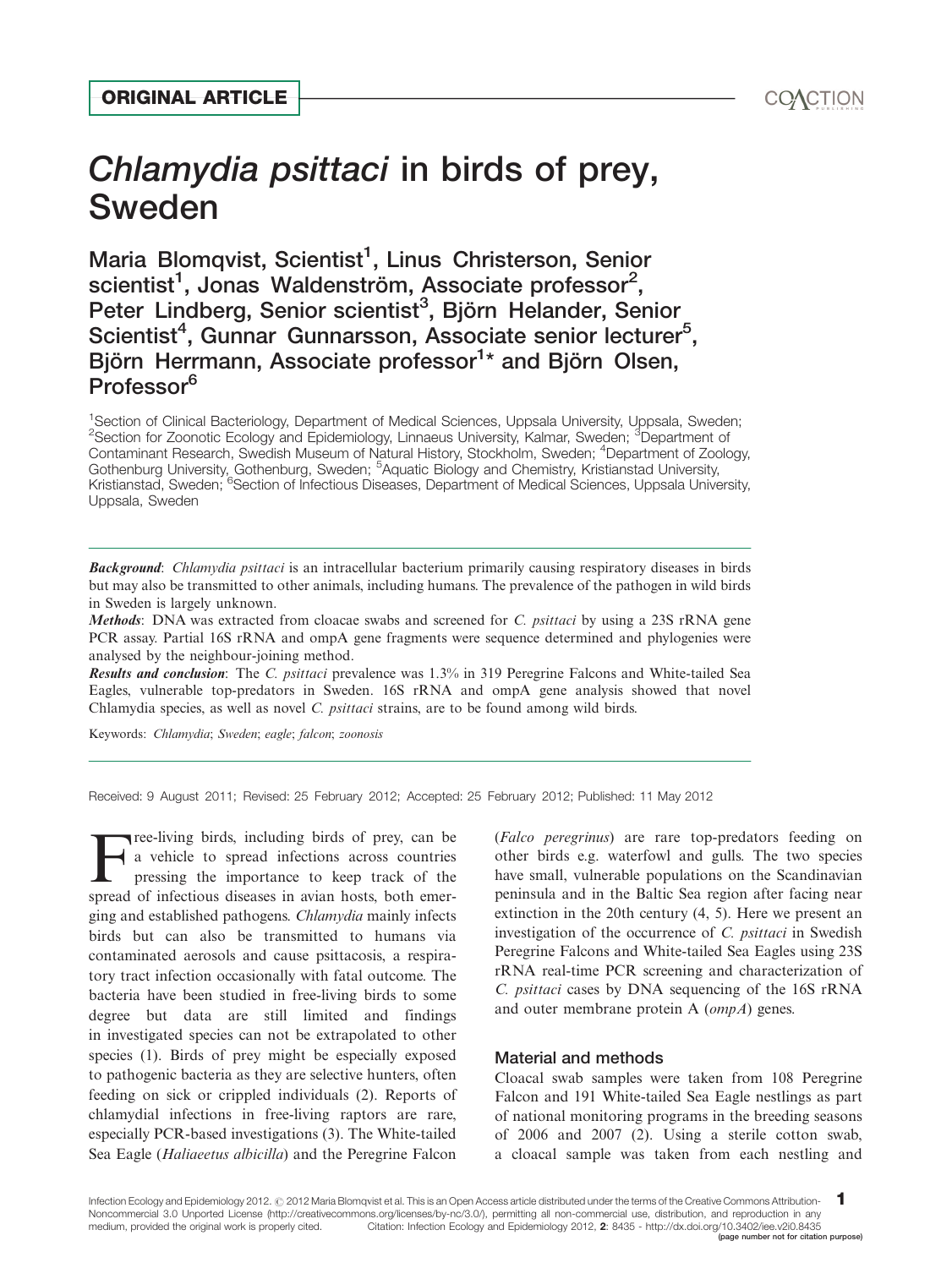immediately put in bacterial transport medium consisting of bacterial freeze medium (Luria broth with phosphate buffered saline containing 4.4% glycerol). Samples were also collected in 2003-2006 from 20 fresh corpses of fullygrown White-tailed Sea Eagles submitted to the Swedish Museum of Natural History, Stockholm, for necropsy.

DNA was purified from the specimens using Mag-Attract DNA Mini M48 kit on a BioRobot M48 workstation (QIAGEN, Hilden, Germany). The DNA extraction process was repeated on positive samples at a separate laboratory to confirm obtained ompA gene sequences.

Screening was performed using a 23S rRNA gene realtime PCR specific for C. psittaci, Chlamydia abortus and Chlamydia pecorum (6) and was carried out on a LightCycler 2.0 (Roche Diagnostics, Basel, Switzerland). C. psittacistrains 6BC (ATCC nr VR-125), and the clinical isolate DC5 were used to evaluate performance of the realtime PCR detection.

The 16S rRNA gene signature sequence (298 bp) was amplified in a semi-nested PCR (7). Amplification of the 1,101 bp C. psittaci ompA gene fragment was performed with a previously described PCR procedure (8). To characterize the  $ompA$  gene sequence in the eagle nestling a semi-nested PCR amplifying a 488-bp segment was used according to Kaltenboeck et al. (9), except that the primers in the first step were 191CHOMP, and CHOMP371 and in the second step the reverse primer was replaced by CHOMP336.

After sequencing using BigDye Terminator v3.1 Cycle Sequencing Kit and an ABI PRISM 3130 Genetic Analyzer (Applied Biosystems, Foster City, CA) the data were analyzed using DNA Baser 2.80.0 (HeracleSoftware, Lilienthal, Germany) and BioEdit 7.0.9 (Ibis Therapeutics, Carlsbad, CA). All gene sequences determined in this study were aligned with sequences published in GenBank using ClustalW (August 2010). The *ompA* based phylogenetic tree (Fig. 1) was constructed in MEGA version 4 with the neighbour-joining method using the  $TrN+G$ substitution model.

# Results and discussion

Four of the 319 raptors (1.3%) were found positive for C. psittaci with 23S rRNA real-time PCR screening: two falcons  $(1.9\%)$  and two eagles  $(1\%)$ , of which one was from a dead adult and one from a nestling. The two falcon specimens, collected from well separated locations, had identical C. *psittaci* gene sequences. When compared to sequences published in GenBank, the partial 16S rRNA gene sequences (HQ616172) were identical to the type strain 6BC, except at one position in the variable region III. The  $ompA$  sequences (HQ616169) were novel (represented by specimen 63504, Fig. 1) and differed at seven of 1024 positions compared to 6BC. The most similar strain, differing at two positions

in ompA, was C. psittaci strain 2806/48 (EU682089), previously found in a feral pigeon in Italy (10).

The adult White-tailed Sea Eagle (specimen 60194, Fig. 1) had a 16S rRNA gene sequence (HQ616171) identical to three C. psittaci GenBank records, one of them being strain NJ1 (U68419). In contrast the  $ompA$ sequence (HQ616168) was novel and differed at 191 positions out of 1023 bp from strain NJ1 (AF269266) but only at four positions from C. psittaci strain 3A-CL395 (EU682087), previously isolated from a budgerigar in Germany (10). The White-tailed Sea Eagle sampled as a nestling (specimen N1091, figure) had a novel 16S rRNA gene sequence (HQ616173) differing at twelve positions from a recently discovered Chlamydophila sp. (GQ398031) isolated from domestic poultry in France (11). The  $ompA$  gene sequence (HQ616170) was most similar (71% sequence similarity) to C. psittaci strain VS225 (AF269259), previously found in an Orange-fronted Parakeet (Aratinga canicularis).

Three of four infected birds had previously unidentified strains of C. psittaci (Fig. 1), illustrating the lack of knowledge concerning the diversity of C. psittaci in free-living birds. The potential range of variation within the Chlamydiales is constantly being re-evaluated and several new chlamydial species have recently been identified (7, 12). This is demonstrated by the 16S rRNA and ompA gene sequences obtained from the White-tailed Sea Eagle nestling. The 16S rRNA gene signature sequence shared 95% sequence similarity with the Chlamydophila species discovered by Larocau et al. (11) and the partial  $ompA$  gene sequence amplified from the same specimen differed significantly from other chlamydial strains. Both the 16S rRNA and the ompA gene sequences indicate that this is a novel species.

C. psittaci prevalence in free-living birds in Sweden has only been reported in passerines where positivity rate also was low  $(2.9\%)$  (13). No previous studies to identify C. psittaci in birds of prey have been reported from Sweden and the discovery of novel strains illustrates the shortage of data. The present study focused on top predators in the avian food chain since C. psittaci prevalence among the raptors should somewhat reflect the prevalence among the bird species they prey upon. Only two species of birds of prey was included in this study and it is difficult to generalize these findings to other top predators in Sweden and elsewhere. The most comprehensive review of avian host range indicates that around 15% of species in the orders Falconiformes and Accipitriformes have been found to be infected with C. psittaci (1). However, sampling and transport conditions, age and health state of the birds, sensitivity and specificity of detections methods are factors that may influence the test outcome and current knowledge is far from complete. In our study the DNA extraction and PCR method used had a detection capacity of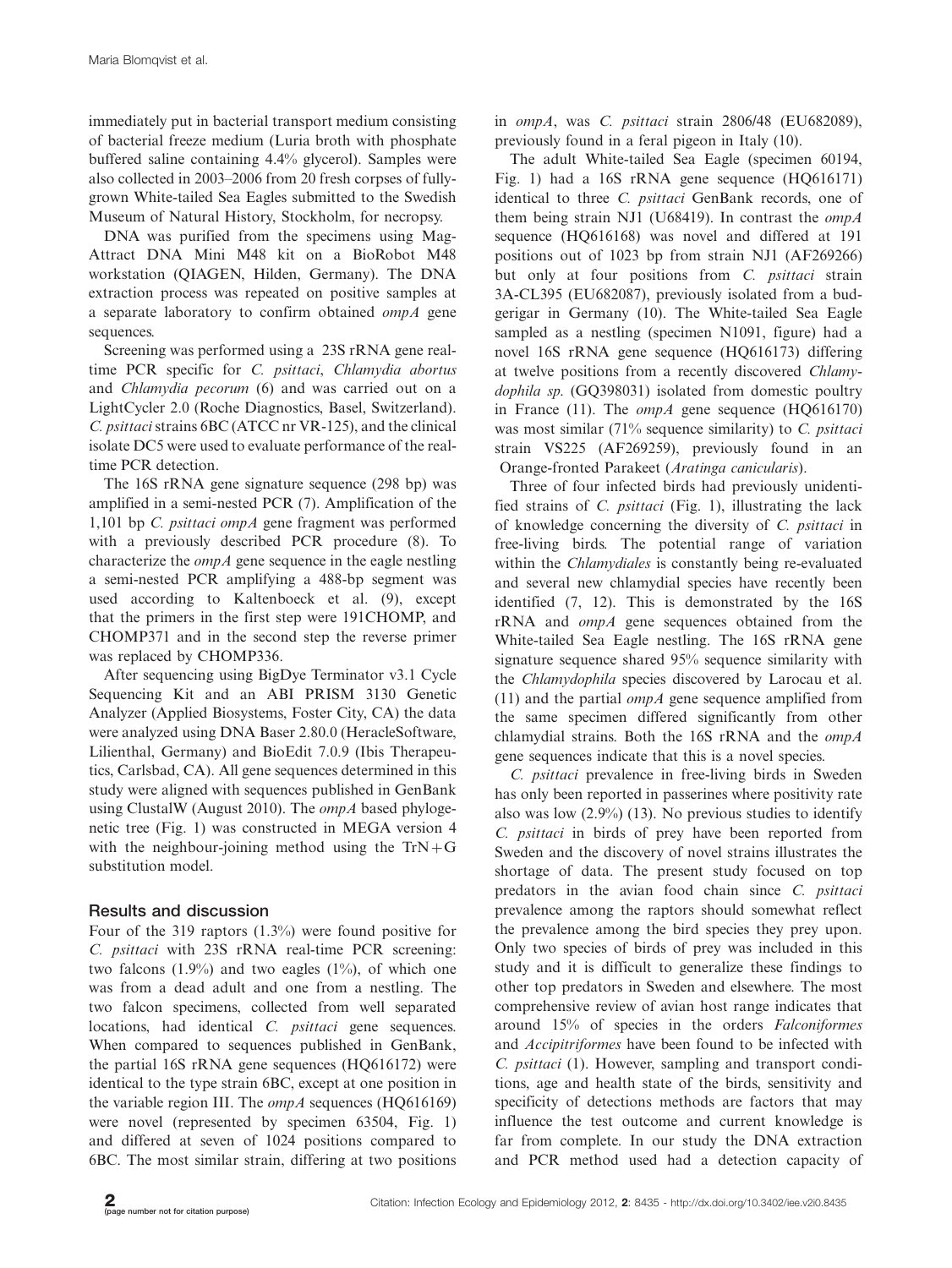

ᇟ

Fig. 1. Neighbour-joining phylogenetic analysis of *ompA* gene sequences from Chlamydiaceae strains (436–460 bp). GenBank accession numbers are provided for each strain. Specimens found in this study are in boldface. Specimen 63504 represents two Peregrine Falcons specimens that had identical  $ompA$  gene sequences. Specimen 60194 and N1091 are from two White-tailed Sea Eagles. T = type strain. Bootstrap was conducted with 1000 repetitions and all clades with bootstrap values over 50 are marked in boldface.

approximately 100 genome copies per swab sample, which is an adequate performance. The critical steps for detection of C. psittaci are the handling of specimens and the health status of the birds.

### **Conclusion**

Our results strengthen the view that the prevalence of C. psittaci among wild birds is low, but may vary depending on species, age and social behaviour. Three nestlings were infected illustrating that infection can effectively spread within the nest, either from parent to young or via prey. It would be interesting to trace the bacteria found in birds of prey from lower stages of

the food chain to get a more detailed picture of transmission routes, especially concerning the potential new species found in this study. In contrast to previous studies (14, 15) the present investigation support the notion that the risk for C. psittaci infections from wild birds to humans is low and is almost limited to specimens with high load of C. psittaci as in overtly diseased birds.

## Acknowledgements

We thank all personnel involved in the fieldwork, Shaman Muradrasoli (Swedish University of Agricultural Sciences, Uppsala,